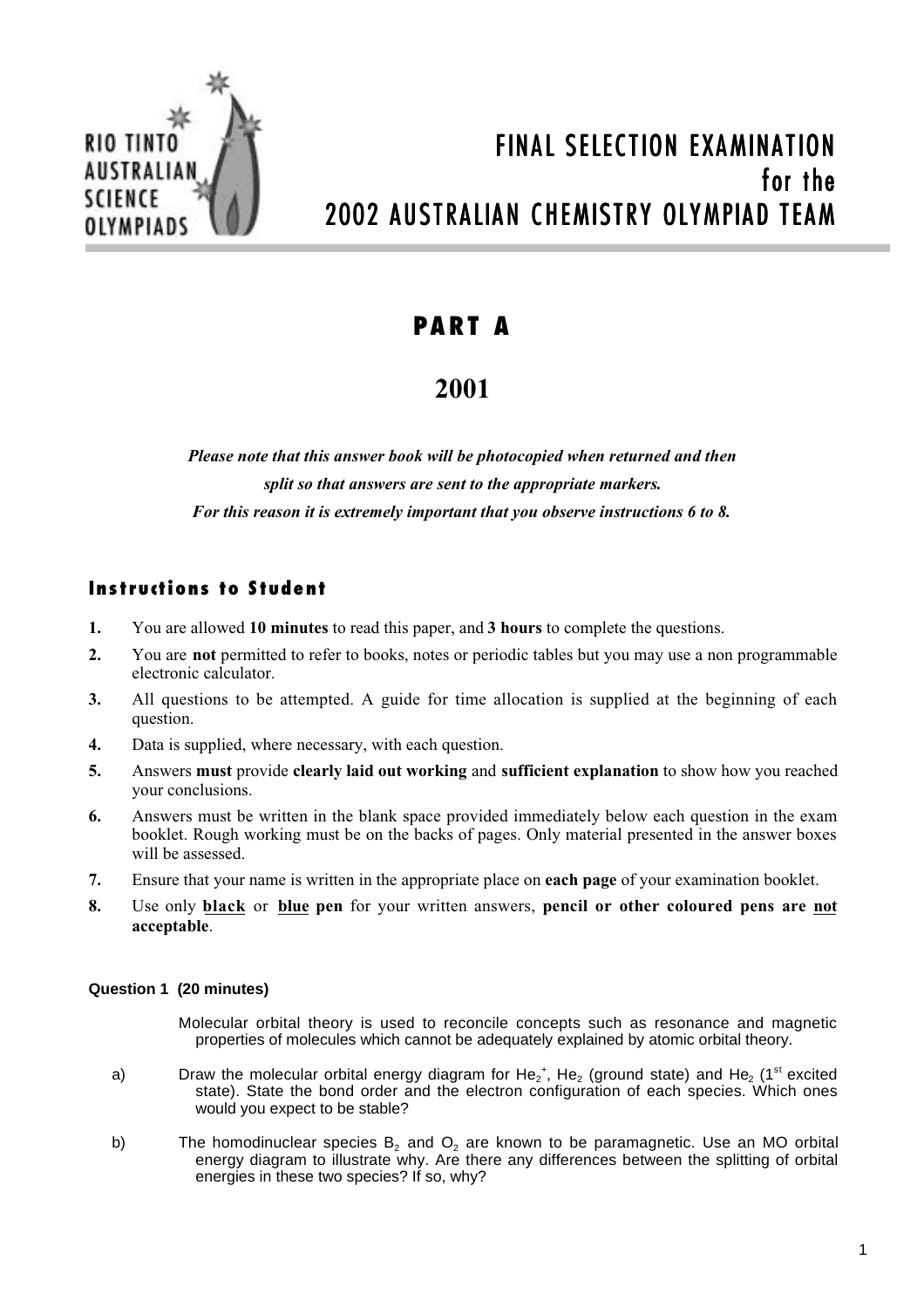- c) Write out the electron configurations of  $B_2$  and  $O_2$ . Based on your answer in (b), predict which one would have a lower first ionisation energy compared to the corresponding atom's first ionisation energy.
- d) We have considered the effects of reducing a dimension on chemistry from Flatlandia. Let us now investigate the effects of adding a dimension. In the hypothetical 4<sup>th</sup>-landia, electrons are described using five, not four, quantum numbers. n, l, m<sub>i</sub> and m<sub>s</sub> remain as they are. The fifth number m<sub>h</sub> (the "hyper" magnetic quantum number) behaves like m<sub>i</sub>. The values of m<sub>i</sub> DO NOT affect m<sub>n</sub>. Eg if l = 3, -3  $\leq$  m<sub>i</sub>, m<sub>n</sub>  $\leq$  -3; if l = 4, m<sub>i</sub> = 2, -4  $\leq$  m<sub>n</sub>  $\leq$  4.

Predict the total number of elements expected in the first four periods.

e) Consider SO<sub>4</sub><sup>2-</sup>. Using both atomic and molecular orbital theory account for its structure. Include in your answer a hybrid orbital diagram and a molecular orbital energy diagram. Which orbitals does the sulfur atom use to form molecular orbitals? How many electrons are involved in bonding orbitals?

#### **Question 2 (25 minutes)**

- a) For each of the following species draw the Lewis structure and predict the electron pair geometry and molecular shape: Xe $\mathsf{F}_2^{}$ , ICI $_3$  and the diprotic acid  $\mathsf{H}_3\mathsf{PO}_3.$  What is the hybridisation of the central atom in each of these species? Which of these species would be expected to have a dipole moment?
- b) Like 1,2-diaminoethane (en) the following related ligands containing phosphorus donor atoms are also potent chelating agents: (2-aminoethyl)dimethylphosphine (PN) [H $_2$ NCH $_2$ CH $_2$ P $\rm \left(CH_3\right)_2\}$  and 1,2-bis(diphenylphosphino)ethane (dppe). How many stereoisomers are possible for each of the following species containing these ligands? Sketch and name them.
	- $(i)$   $[Pt(SCN)_2(dppe)]$
	- (ii)  $[RuCl<sub>2</sub>(dppe)<sub>2</sub>]$
	- (iii)  $[Co(PN)<sub>3</sub>]^{3+}$
	- (iv) Which, if any, of these species would be expected to exhibit linkage isomerism? Sketch all of the possible linkage isomers.
- c) Consider the bidentate ligand (2-aminoethyl)methylphenylphosphine (PN\*). What type of isomerism, if any, could be exhibited by a square planar complex of the type  $[M(\overrightarrow{PN})_2]$ ? Sketch the isomers.

#### **Question 3 (45 minutes)**

Data for this question can be found at the end of the question.

- Our adventure into the world of analytical chemistry begins on a different planet, Ammonica. The world of Ammonica is similar in many ways to our own, except for the fact that their various life forms are based around ammonia (which exists as a liquid under Ammonica's environmental conditions) instead of water.
- a) Just as the autodissociation of water (and its dissociation constant,  $K_w$ ) is so crucial to the people of Earth, so too is the autodissocation of ammonia to the Ammonites. The process of autodissociation now involves the transfer of a proton from one molecule of ammonia to another: ie,

 $NH_3(\eta + NH_3(\eta - \frac{1}{\sqrt{1-\frac{1}{2}}})$   $NH_4^+(\text{am}) + NH_2^-(\text{am})$ 

with equilibrium constant  $K_{am} = 1.0 \times 10^{-22}$  at ambient conditions. (The notation (am) indicates that the species is present as an ammoniacal solution). The special symbols  $pH$  and  $pNH<sub>2</sub>$ are given to the values of -log<sub>10</sub>[NH<sub>4</sub><sup>+</sup>] and -log<sub>10</sub>[NH<sub>2</sub><sup>-</sup>] respectively. The definition of acidity and basicity constants in Ammonica is analogous to our own system, with the hydrogen ion and hydroxide ion concentrations replaced by ammonium and amide ion concentrations respectively.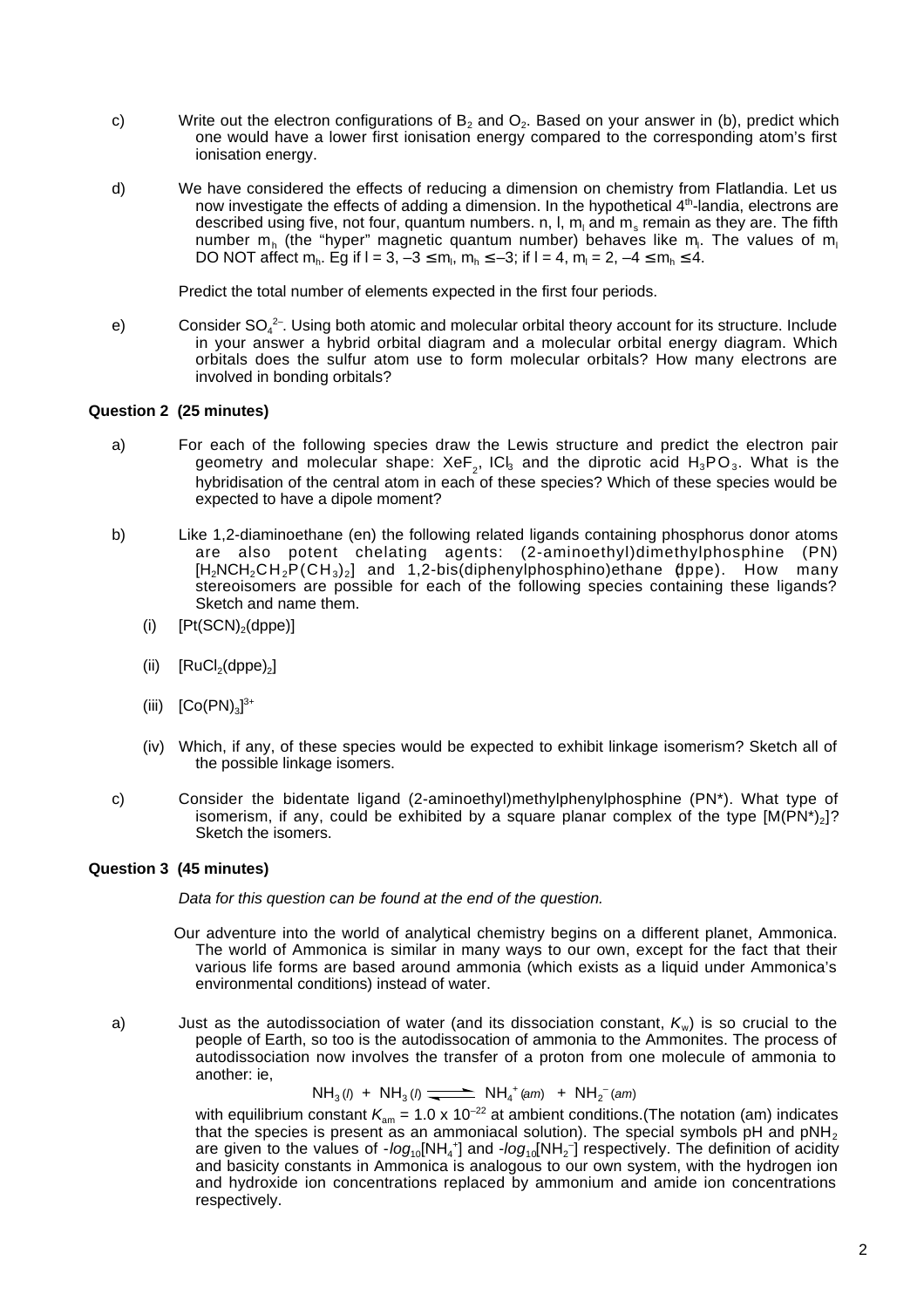(i) Calculate the pH of neutral ammonia.

Water (a solid the Ammonites find has an unbearable odour when dissolved) was dissolved in liquid ammonia to give a solution with  $[H<sub>2</sub>O]_{total} = 0.10$  M.

- (ii) Adapt the Arrhenius definition of acids and bases on Earth to Ammonica.
- (iii) Why would water be considered an acid in Ammonica?
- (iv) Give the overall equation for the reaction between water and ammonia, and the expression for its equilibrium constant  $K_s(H_2O)$ .
- (v) Calculate the values of  $pH$  and  $pNH<sub>2</sub>$  for the solution above under ambient conditions.
- (vi) Calculate the change in pH effected by the addition of 1.00 x 10<sup>-3</sup> moles of ammonium chloride to 1.0 L of this solution.

Solid sodium hydroxide (2.0 g) was added to 1.0 L of the solution to create a buffer based on the  $H<sub>2</sub>O$  / OH<sup>–</sup> acid / base pair.

- (vii) Calculate the pH of this solution and the change in pH that would occur upon addition of 1.00 x  $10^{-3}$  moles of ammonium chloride. Comment on your answer with respect to your answer to part (vi) above.
- b) The partial pressure of ammonia gas,  $p(NH_3)$ , in the atmosphere of Ammonica is 0.020 atm. By coincidence, the atmospheric pressure in Ammonica is identical to that on Earth.
	- (i) Calculate the equilibrium constant,  $K_{\text{van}}$ , for the vaporisation of ammonia at the ambient temperature of Ammonica.
	- (ii) Calculate the ambient temperature on Ammonica.
- c) Liquid ammonia has a number of interesting and unusual properties, not least of which is its ability to support electrons in solution. Sodium (among other metals) will dissolve in liquid ammonia to give a solution containing both sodium ions and electrons in ammoniacal solution:

Na (s)  $\longrightarrow$  Na (am) Na (am)  $\frac{1}{\sqrt{1-\frac{1}{n}}}$  Na<sup>+</sup> (am) +  $e^{-}(am)$  pK = -6.22

- Organic chemists make use of this extraordinary fact here on Earth to reduce alkynes to alkenes; for example, 3-hexyne can be reduced to trans-3-hexene by adding it to a solution of sodium in liquid ammonia. A chemist on Ammonica dissolves 17.4 mg of sodium metal in 1.0 L of ammonia. To this solution, they carefully add 30 mg of 3-hexyne.
- (i) Give a balanced equation for the reduction of 3-hexyne in ammonia by ammoniacal electrons.
- (ii) Calculate the initial concentration of electrons and ammoniacal sodium atoms in the solution.
- (iii) Calculate the potential of the hexyne / hexene couple at the point where half of the 3-hexyne has been converted to trans-3-hexene.
- (iv) Calculate the amount of 3-hexyne remaining in solution once the system has come to equilibrium and hence the maximum yield of the reduction product, trans-3-hexene under these conditions. Give your answer to as many significant figures as are necessary to illustrate a deviation from 100%.
- **Data:**  $pK_a(H_2O (am)) = 4.75$  $\Delta G^{\circ}_{\mathsf{vap}}(\mathsf{NH}_3)$  = +5.84 kJ mol $^{-1}$  $FW(Na) = 22.99$  g mol<sup>-1</sup>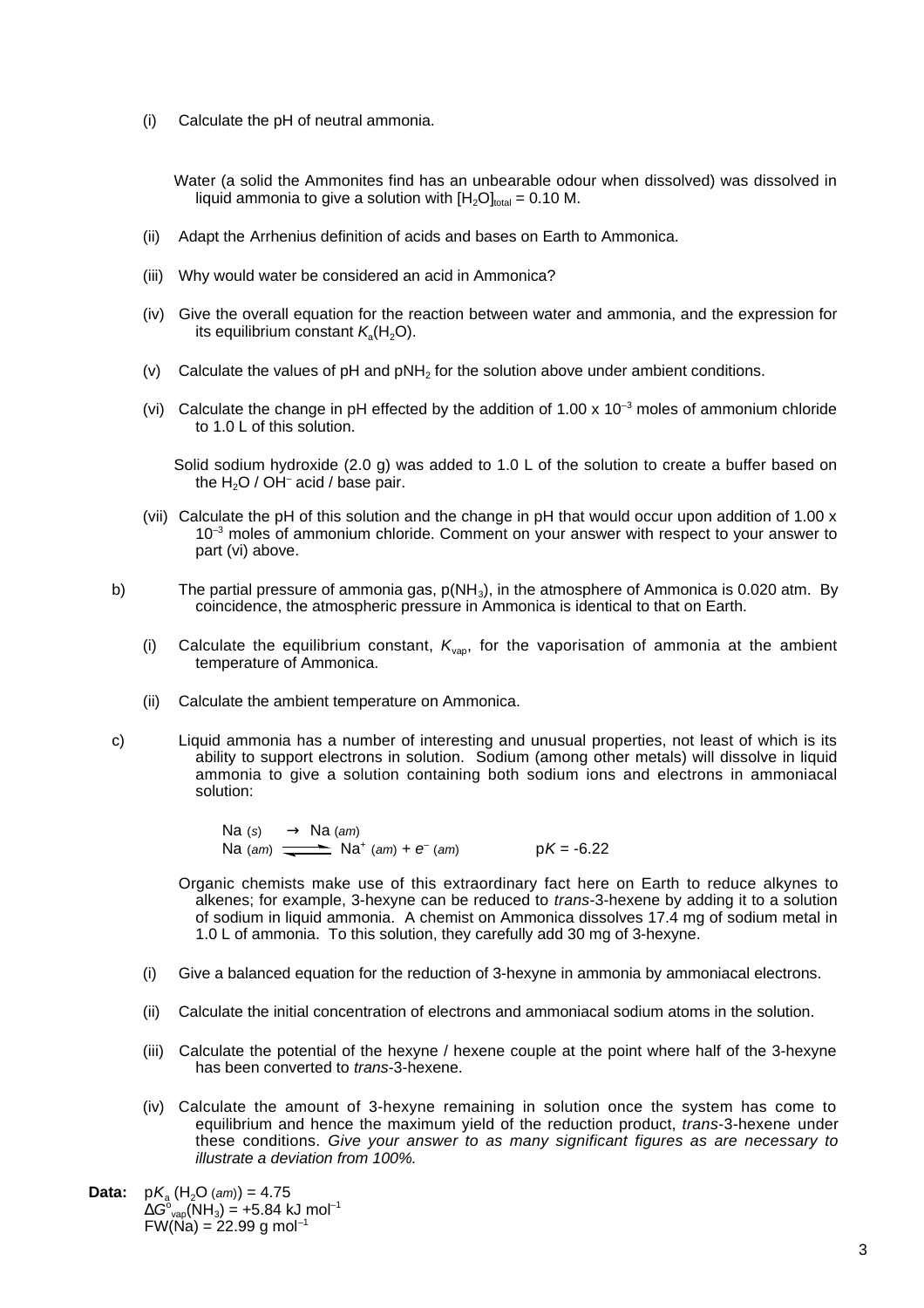$FW(NaOH) = 40.00 g mol<sup>-1</sup>$  $FW(C_6H_{10}) = 82.15$  g mol<sup>-1</sup>  $E^{\circ}$  (C<sub>6</sub>H<sub>10</sub> (am) / C<sub>6</sub>H<sub>12</sub> (am)) = +0.90 V

#### **Question 4 (45 minutes)**

- a)  $^{232}_{90}$ Th is one of the longest-lived radioactive isotopes, with a half-life of 1.40 x10<sup>10</sup> years.
	- (i) The end product of the  $\frac{^{232}}{90}$ Th decay chain is  $\frac{^{208}}{82}$ Pb. A sample of ore is analysed and is found to contain 56.5mg of 208-lead for every gram of 232-thorium. Assuming that all other chain half-lives are much shorter and can therefore be ignored, how old is the rock?
	- (ii) The longest-lived intermediate decay product of the thorium chain is the first member of the series,  $^{228}_{88}$ Ra, with a half-life of 5.76 years. How many grams of Ra-228 will be found in a sample of ore containing 1.000g of thorium?

b) **Data:** C<sub>v</sub>(O<sub>2</sub>(g)) = 24.0 J K<sup>-1</sup> mol<sup>-1</sup> 
$$
\Delta_f H^{\circ}(H_2O(g)) = -242.00 \text{ kJ} \text{ mol}^{-1}
$$
.

| <b>Gaseous Species</b> | Average $C_p$ (J $K^{-1}$ mol <sup>-1</sup> ) |
|------------------------|-----------------------------------------------|
|                        |                                               |
|                        |                                               |
|                        |                                               |

A perfect gas has internal energy  $U = 3/2(nRT)$ , and  $PV = nRT$ .

- (i) Show that molar constant-volume heat capacity,  $C_v = \frac{dq_v}{dT}$ , is equal to  $\frac{3}{2}R$  for a perfect gas.
- (ii) Determine a numerical ratio of molar constant pressure heat capacity  $C_p$  to  $C_v$  for a perfect gas. Qualitatively explain the reason for the difference in the two quantities. The ratio found holds approximately for many real gases. Using the ratio find  $C_p$  for gaseous  $O_2$ .

Hydrogen is burnt in air (20%:80%  $O_2:N_2$ ) in a torch. It is assumed the system is adiabatic. Assume that the reaction takes place completely, and that 200% more air than the stoichiometric ratio is present.

- (iii) What is the composition of the exit mixture of gases?
- (iv) Using any data given or previously found, determine the maximum temperature reached by the flame (inlet temperature is 298.15K)?
- c) **Given:**  $\ln \frac{p_2}{p_1} = -\frac{\Delta_{vap}H^{\circ}}{R}(\frac{1}{T} \frac{1}{T})$ *p H R*  $T_2 - T_1$  $\frac{2}{2}$   $\frac{\Delta_{vap}}{2}$  $\frac{2}{r_1} = -\frac{\Delta_{vap} H^{\circ}}{R} (\frac{1}{T_2} - \frac{1}{T_1})$ 
	-

**Data:** 1 atm = 101.3kPa  $N_A = 6.022 \times 10^{23}$  mol<sup>-1</sup>  $R = 8.314$  J K<sup>-1</sup> mol<sup>-1</sup> = 0.08206 L atm K<sup>-1</sup> mol<sup>-1</sup>  $\Delta_{\text{diss}}S^{\circ}(\text{Br}_2(g)) = 104.5 \text{ J K}^{-1} \text{ mol}^{-1}.$ 

[Assume all enthalpies and entropies constant over the given temperature ranges, and that gases may be treated as ideal.]

Bromine is extremely toxic, and it presents a special hazard due to a very high volatility. At normal atmospheric pressure the boiling point of bromine is  $59.2^{\circ}$ C, and even at  $9.3^{\circ}$ C the pressure of vapours in a closed system is 13.33kPa.

(i) Use these data to estimate the standard molar enthalpy of vaporisation of elementary bromine.

The dissociation equilibrium of bromine is significant because of the low enthalpy of dissociation  $(\Delta_{\text{diss}}H^{\circ} = 192.9$ kJ mol<sup>-1</sup>), and because very low concentrations of bromine radical are enough to initiate chain reaction mechanisms.

- (ii) Evaluate the number of bromine atoms contained in saturated bromine vapour at boiling point and normal atmospheric pressure in a 1.000L vessel, and the percentage of atomic bromine in bromine vapours in these conditions.
- (iii) Consider the reaction

$$
Br_2(I) \xrightarrow{\longrightarrow} 2Br(g).
$$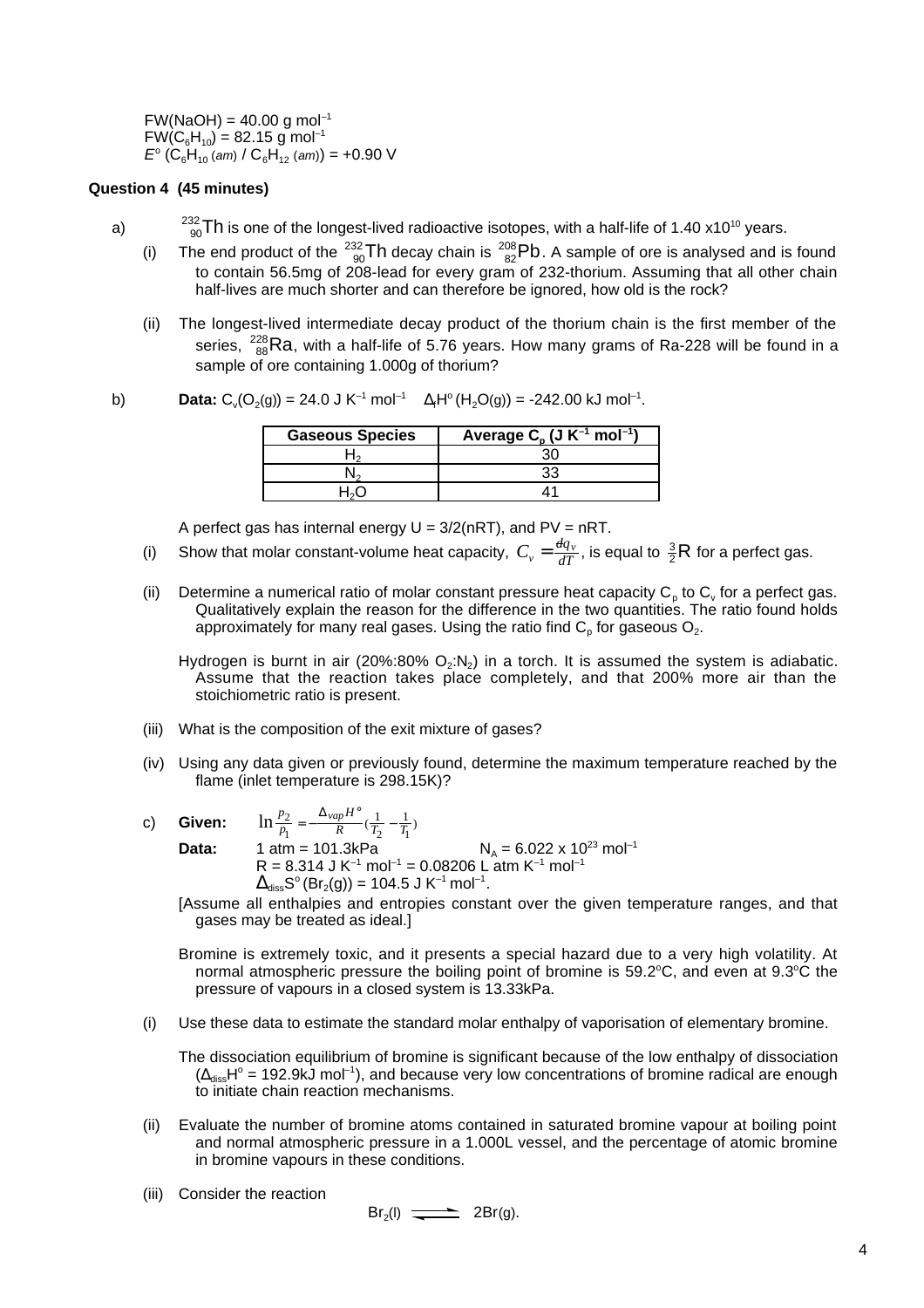What is the equilibrium constant at  $50^{\circ}$ C? What is the vapour pressure of Br atoms above the liquid?

#### **ORGANIC SECTION (45 minutes)**

#### **Question 5 (35 minutes)**

The structure of an optically active hydrocarbon **A** was deduced from the following:

- Treatment of A with hot concentrated acidified KMnO<sub>4</sub> gave a single product, B, which upon heating with iodine in alkaline solution gave  $C$  ( $C_0H_{16}O_A$ ) and a yellow precipitate of iodoform. **C** can also be obtained from the following reaction scheme: 4-isopropyl-1,2-dihydroxybenzene was catalytically hydrogenated with a palladium on carbon catalyst under a pressure of 138 atm (2000 psi), forming **D**, and **D** treated with periodic acid in aqueous THF to form **C**.
- a) Give two possible structures for **A** consistent with this information, and draw out the reaction schemes, clearly labeling products **A**-**D** (do not show stereochemistry).

Addition of HBr to **A** in CCI<sub>4</sub> results in an achiral product **E**.

- b) Draw the single possible structure for **A** (do not show stereochemistry). Give the structure of **E** and explain why it is not chiral.
	- The main component of the essential oil of oranges, known as limonene (F)  $(C_{10}H_{16})$ , is structurally very similar to **A**, and in fact hydrogenation of both limonene and **A** over a palladium on carbon catalyst gives the same product, p-menthane (**G**). Treatment of limonene with ozone followed by dimethyl sulfide produces formaldehyde (methanal) and **H**. Treatment of **H** with I2/NaOH gives **J** and twice the amount of iodoform as **B** gave under the same conditions.
- c) Draw out this reaction scheme and clearly label products **A**, **B**, **F**-**H** and **J** (do not show stereochemistry).
	- Limonene (**F**) is a member of a family of coupounds known as terpenes. In fact a number of different terpenoids (derivatives of terpenes) can be synthesized from limonene.
	- Hydration of limonene with an acid catalyst may result in the formation of two constitutionally isomeric bicyclic alcohols. One of them (**K**) upon treatment with sodium dichromate is oxidised to camphor (structure below), but the other (**L**) cannot be oxidized with sodium dichromate.



**Camphor** 

d) Draw the structures of **K** and **L** (do not show stereochemistry), and show a mechanism for their formation from limonene under an acid catalyst.

Dehydration of **L** with concentrated sulfuric acid can result in either of the two isomeric terpenes that are the main constituents of wood turpentine:  $\alpha$ - and β-pinene. When treated with hot concentrated KMnO4, only β-pinene gives off carbon dioxide, and α-pinene forms a keto acid. Interestingly although dehydration of **L** can give α-pinene, if α-pinene is treated with dilute sulfuric acid, **K**, and not **L** is formed.

- e) Draw the structures of α- and β-pinene, and propose a mechanism for the formation of **K** from  $\alpha$ -pinene in the presence of dilute sulfuric acid.
- f) Is camphor chiral? Draw a diagram clearly showing either the reason you think camphor is not chiral, or all possible stereoisomers of camphor, assigning any stereocentres R or S.
- g) What would be the organic product or products formed when **A** is treated with the following reagents? If more than one product is possible, indicate which, if any, will be the major